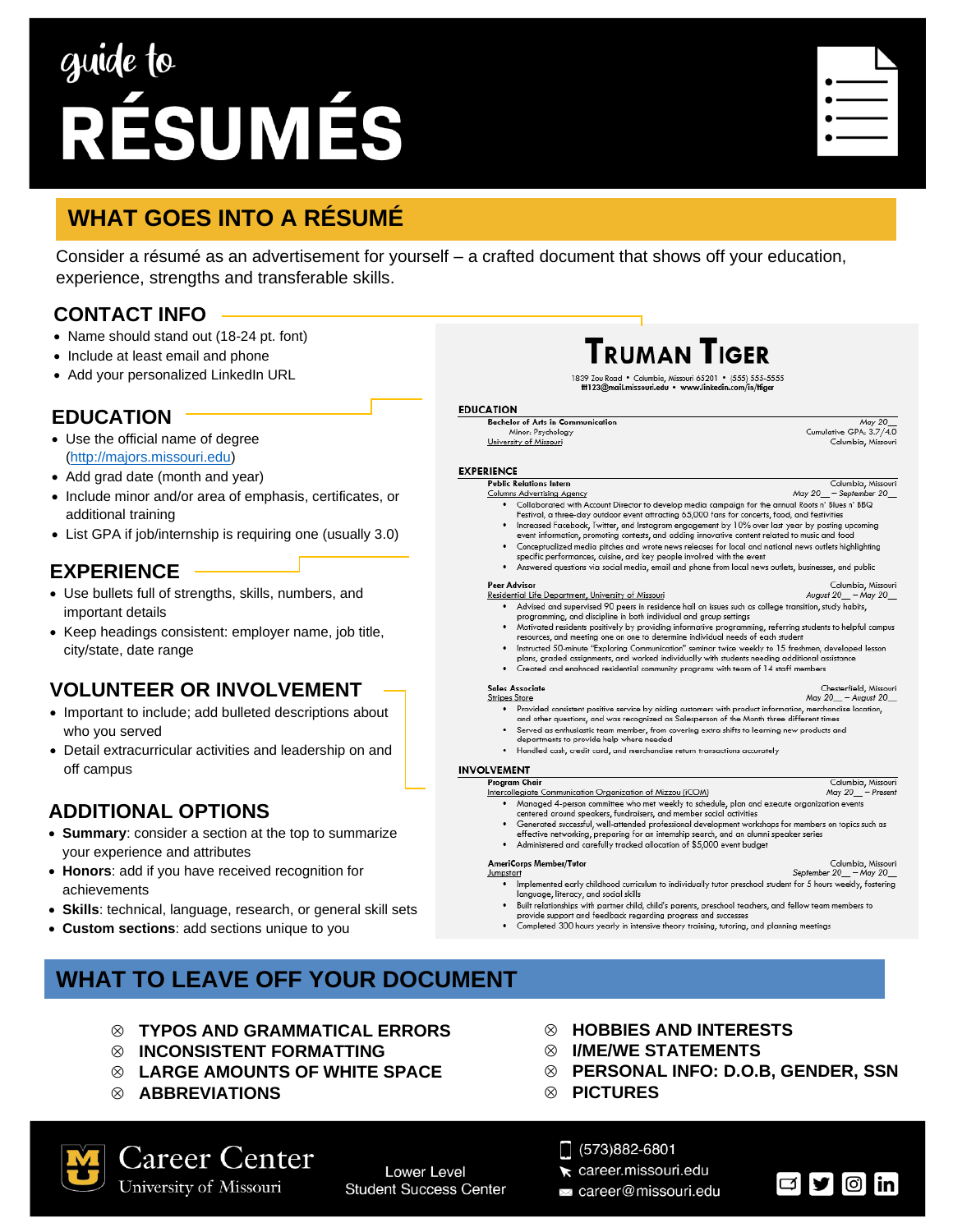# **WHAT STANDS OUT TO EMPLOYERS**

Employers look for candidates who highlight their strengths, tailor their information to the position, and communicate the value of their experience.

**Highlight strengths:** Assess your skills, strengths, and personal characteristics. What are you good at? What are your areas of experience and skill, and where do you see this in action?

| <b>GREATEST STRENGTHS</b> | WHERE DO YOU SEE EVIDENCE OF THESE STRENGTHS IN YOUR EXPERIENCES? |
|---------------------------|-------------------------------------------------------------------|
|                           |                                                                   |
|                           |                                                                   |
|                           |                                                                   |
|                           |                                                                   |
|                           |                                                                   |
|                           |                                                                   |

**Reflect on experience:** For any work experience, campus involvement, volunteer work or leadership roles, consider the following:

**WHAT DO YOU DO?** *Your job description: break down the various tasks of your position*

**HOW DO YOU DO IT?** *Your unique strengths: reflect on your approach to your tasks and how your strengths come out*

**WHO IS INVOLVED?** *The people: consider those you help/serve, those you work with, and those you work for*

**WHY DO YOU DO IT?** *Outcomes: add what skills you learned and the results of your tasks and responsibilities*

**WHERE IS THE CONNECTION?** *Transferable skills: connect what you learned in your role to what you want to do*

**Tailor your content**: Research employers to find who they serve and what is important to them.

Carefully review the job description and take note of tasks and qualifications that you feel most confident you can match. Highlight your best stuff, make everything relevant, and put the most important information first (paid or unpaid).

Reflect on what you will be doing as part of a future position/career, and then review your experiences: where do you see connections? Can you make these transferable skills more obvious?

**Use keywords on your résumé from the position's description.**

# Did You Know...

Every past position can be related to your next position by highlighting transferable skills and how they benefit employers in other work settings.

Refer to **Guide to Transferable Skills.**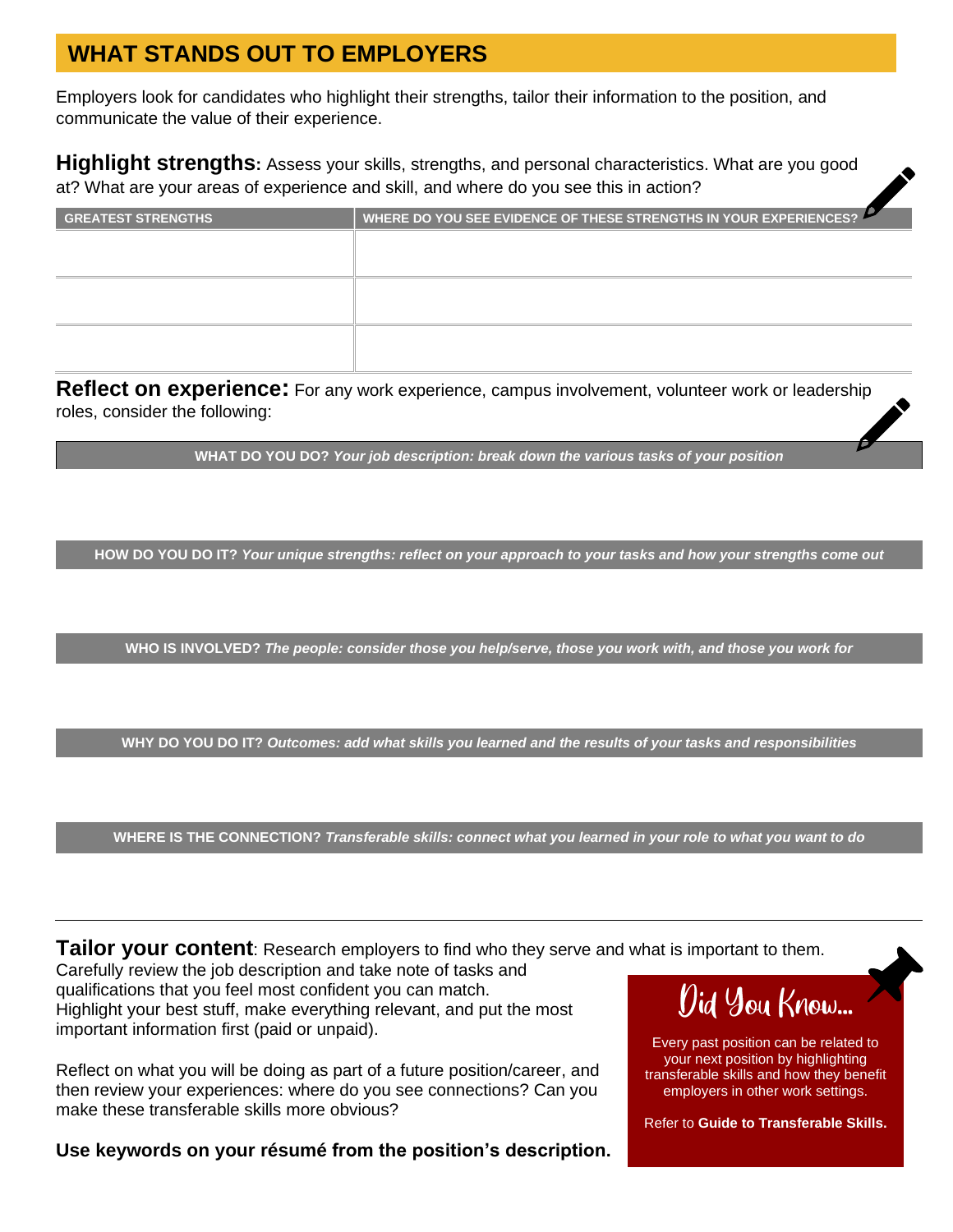## **CRAFT AND ARRANGE YOUR LANGUAGE**

**Enhance your bullet points**: Start arranging your what, how, who, why, and where of each experience into bullets. Each experience should provide evidence and articulate your impact. You should quantify (add numbers) and qualify (add important details) to enrich content.

**Marketing Intern** *June 20\_\_ - December 20\_\_* Sample Company, Inc Columbia, Missouri

• Action Verb + Task/Details + Result **STANDARD DECENT IDEAL** Responsible for publicity • Interacted successfully with public affairs representatives and local media • Interacted successfully with public affairs representatives and local media, increasing web activity by 25%

**Craft your language:** Avoid passive language and get right to the point to show off contributions in concise but detailed phrases.

Sample Rec Facility **Columbia, Missouri** Columbia, Missouri

**Lifeguard Manager** *January 20\_\_ - October 20\_\_*

- Responsibilities included adhering to safety procedures and ensuring other lifeguards knew policies
- Carried out safety precautions and instructed staff in the proper use of equipment
- Carried out safety precautions and instructed staff in the proper use of equipment, resulting in a 50% reduction of injury accidents over the summer

### **INCORPORATE THESE FORMATTING TIPS**



- 11-12 POINT FONT
- 1-2 FULL PAGES (1 PAGE PREFERRED)
- $\oplus$  ADJUST MARGINS FOR MORE SPACE
- $\oplus$  ADD BOLD, ITALICS OR UNDERLINE TO KEY TEXT
- $\oplus$  AVOID BRIGHT COLORS UNLESS IN CREATIVE INDUSTRY
- SAVE AND SUBMIT AS A PDF
- $\oplus$  STAY AWAY FROM TEMPLATES

## **APPLICANT TRACKING SYSTEM TIPS**

ATS software is used by most employers to manage applicants and scan resumes to determine qualifications before recruiters can review them. To make sure you are getting through, **consider using**:

- **Keywords and exact phrases** from job descriptions on your document and online application
- **Simple formatting**, avoiding tables, headers/footers, symbols, boxes, columns, and designs
- **Generic fonts** like Arial, Calibri, or Times New Roman
- **Common names** for your section headers (Education, Work Experience, Leadership, Skills)

Extra tip: As you apply to jobs, check your junk mail as automatic emails from ATS's often go there